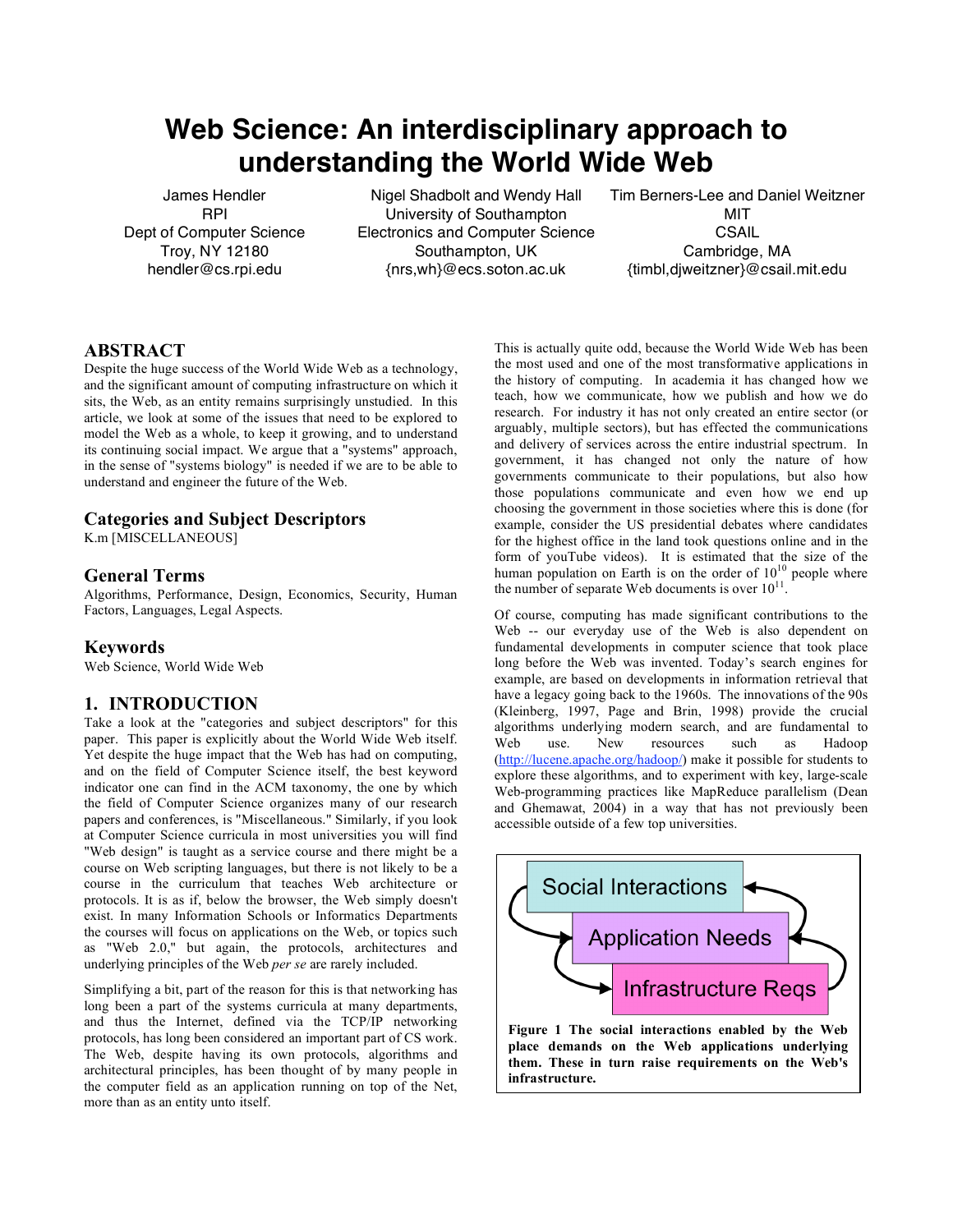Other aspects of the interactions occurring on the Web have been studied in other departments. Of particular note, many of the interesting aspects of the use of the Web, for example, social networking, tagging, data integration, information retrieval, Web ontologies, etc., have become part of a new "social computing" area that is evolving at some of the top Information Schools. These departments offer classes in the general properties of networks and interconnected systems, in the policy and political aspects of computing, and in the economics of computer use. However, in many of these courses, the Web itself is treated as a specific instantiation of more general principals. In other cases, the Web is viewed primarily as a dynamic content mechanism that supports the social interactions between multiple browser users. In short, whether in Computer Science studies or Information School courses, in all too many cases the Web is studied as the delivery vehicle for content, be it technical or social, rather than as an object of study in its own right.

In this article, we present the emerging interdisciplinary field of Web Science (Berners-Lee et al. 06), which does take the Web as its primary object of study. We will show that there is a significant interplay between the social interactions enabled by the Web's design, the scalable and open applications development that is mandated to support these, and the architectural and data requirements of these large scale Web applications (Figure 1). The study of the relationships between these levels is, however, often hampered by the disciplinary boundaries that tend to overly separate the study of the underlying networking from that of the social applications. In this article, we identify some of these relationships and briefly review the status of Web-related research within computing, However, we primarily focus on identifying some emerging, and extremely challenging, problems that we believe researchers from across the computational and information spectrum, in their role of Web scientists, need to explore.

#### **2. WHAT IS "WEB SCIENCE"**

"Web Science" is the emerging interdisciplinary field that views the World Wide Web as an important entity to be studied in its own right. Where physical science is commonly regarded as an analytic discipline that aims to find laws that generate or explain observed phenomena; computer science is predominantly (though not exclusively) synthetic, in that formalisms and algorithms are created in order to support particular desired behavior. Web science deliberately seeks to merge these two paradigms. The Web needs to be studied and understood as a phenomenon, but it also needs to be engineered for future growth and capabilities.

At the micro scale, the Web is an infrastructure of artificial languages and protocols; it is a piece of engineering. However, it is the interaction of human beings creating, linking and consuming information that generates the Web's behavior as emergent properties at the macro scale. These macro properties are often surprising and require analytic methods to understand them. Some properties are desirable, and therefore to be engineered in, others are undesirable, and if possible should be engineered out. We also need to keep in mind that the Web's use is part of a wider system of human interaction – the Web has had profound effects on society, with each emerging wave creating both new challenges and new opportunities in making information of different kinds available to wider sectors of the population than ever before.

It may seem that the best way to understand the Web is as a set of protocols that can be easily studied for its properties, with individual applications analyzed for their algorithmic properties. However, the Web wasn't (and still isn't) built using the specify, design, build, and test development cycle that Computer Science



Figure 2: The Web presents new challenges to software engineering and application development.

has traditionally viewed as the software engineering best practice.

Figure 2 shows a different way of looking at Web development. A software application is designed, based on an appropriate technology (algorithm, design, etc.) and with an envisioned "social" construct (it is a contradiction in terms to talk about a Web application built for a single user on a single machine). The system is generally tested in a small group or deployed on a limited basis – the "micro" properties of the system are thus tested. In some cases, when more and more people accept the micro system, a "viral" accelerating complexity of use occurs. For example, when MOSAIC was released publicly, the number of users grew by several orders of magnitude in a short time, with over a million downloads in the first year (for more recent examples, consider photo-sharing on Flickr, video uploading such as YouTube, social networking sites like Facebook, etc.).

The "macro" system, that is the use of the micro system by a great number of users interacting with each other in often-unpredicted ways, is far more interesting in and of itself, and generally must be analyzed in very different ways than the micro system. Also, these macro systems can have issues that cannot occur in the micro -- for example, the wide deployment of Mosaic led to a growing need for a way to find relevant materials on the growing Web, and thus search became an important area. In other cases, the large-scale system may have emergent properties not predictable by analyzing the micro, or unpredicted social effects. Dealing with these issues is often what leads to a next generation of technology, and so on. For example, the success of search engines has led to the development of techniques to game the algorithms (an unexpected result) to get better search rank, which has led, in turn, to the development of better search technologies to defeat such gaming.

The essence of understanding what succeeds on the Web, and how to develop better Web applications, is that we have to create new ways to understand how we can design such systems to have the eventual effect we envision. Currently, the best we can do is to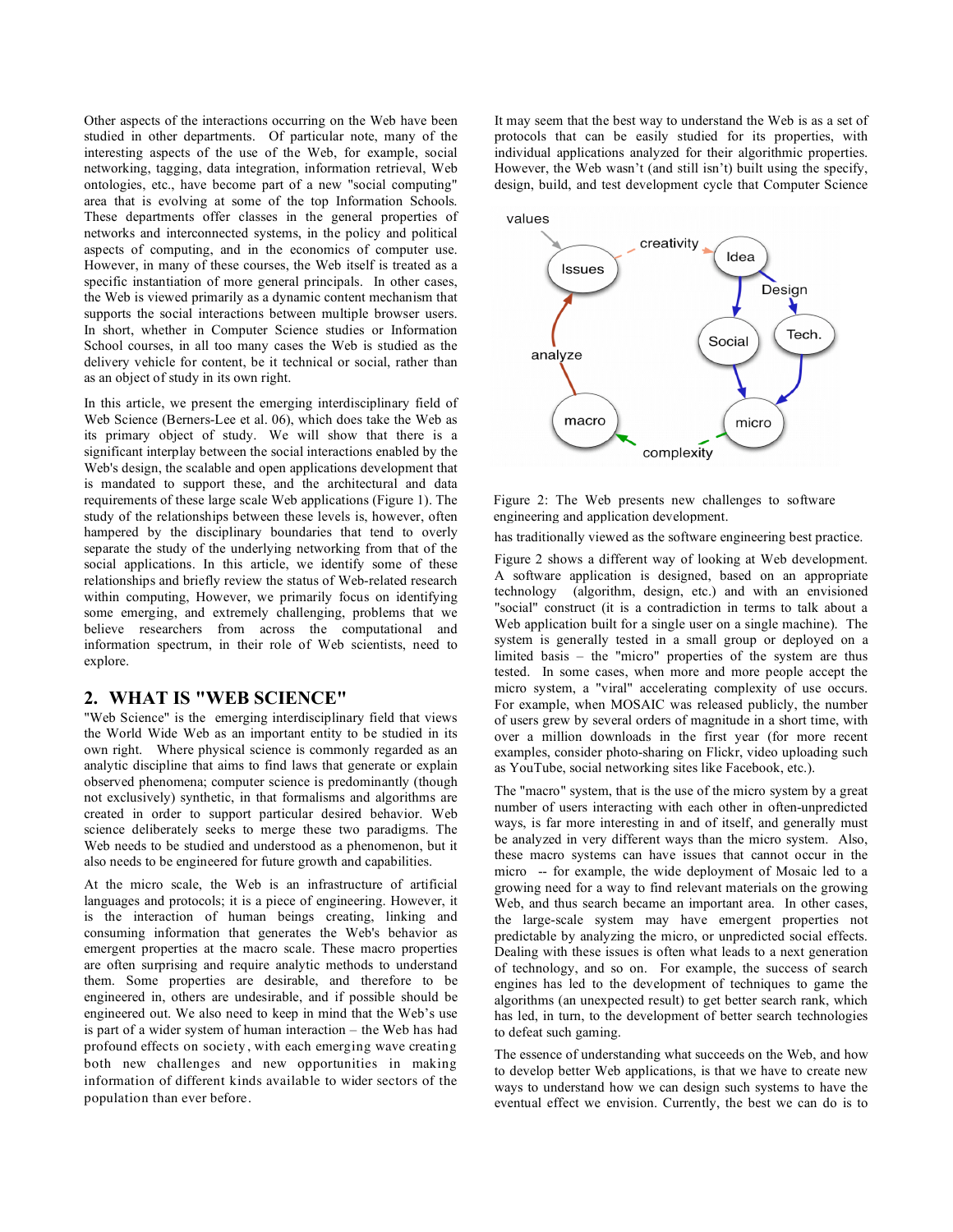design and build in the micro hoping for the best – but how do we know if we've built in the right elements/functionality to ensure a macro take up? How do we predict what the side effects and emergent properties of the macro will be? Further, as the success or failure of a Web technology may involve aspects of social interactions between users, a topic we return to in Section 4, understanding the Web requires more than a simple analysis of technological issues, but also an understanding of the social dynamic.

Given the breadth of the Web, and its inherently multi-user (social) nature, its science is necessarily interdisciplinary, involving at least mathematics, computer science, artificial intelligence, sociology, psychology, biology and economics. We invite computer scientists to expand the discipline by addressing the challenges brought from the widespread adoption of the web and its profound influence on social structures, political systems, commercial organizations, and educational institutions.

# **3. BENEATH THE WEB GRAPH**

One way to understand the Web, familiar to many in computer science, is as a graph whose nodes are Web pages (defined as static HTML documents) and whose edges are the hypertext links between these nodes. Kleinberg et al (1999) named this the *Web graph* and performed the first analysis thereof. Barabasi and Albert (1999) and Kumar et al (1999) showed that the in-degree of the Web Graph followed a powerlaw distribution and work by Broder et al (2000) showed a similar effect for the outbranching of vertices in this graph. An important result by Dill et al (2001) showed that large samples of the Web, generated by different methods, all had similar properties, which is important as the Web graph grows constantly, reported in 2005 to be on the order of seven million new pages a day (Gulli and Signori, 2005). Various models have been proposed as to how the Web graph grows and which models best capture the evolution of the Web (See Donato et al, 2007) for an analysis of a number of these models and their properties).

As well as analyses of this graph and how it grows, there have been a number of algorithms that exploit various properties of the graph. Kleinberg's (1997) HITS algorithm and Brin and Page's (1998) PageRank assume that the insertion of a hyperlink from one page to another can be taken as a sort of endorsement of the "authority" of the page being linked to, and this assumption led to the development of powerful search engines for finding pages on the Web. While modern search engines use a number of heuristics beyond these page authority calculations, in part because of competitive pressures from those trying to spoof the algorithms and get higher rank, these web-graph-based models still form the heart of the critical crawlers and rank assessment algorithms that make Web search work.

Given the importance of these search engines, and thus the importance of these graph-based web analyses, it is sometimes forgotten that in reality the Web Graph doesn't exist! The graph is at best a gross simplification of the structure of the Web -- the reality is far more complex. These graph analyses are done on the results of a crawl of the Web, in which the documents (nodes) are static representations hyperlinked together. However, in the actual Web, the pages are often created dynamically from rapidly changing databases, and the links are the results of particular invocations of specific protocols. Most of the Web graph results have been against crawls which only show the result of GET requests using the Hypertext Transfer Protocol and ignore both the fact that there are many variations on the interactions and results of HTTP GET requests that are not shown in the Web graph and also that there are other protocols, for example the Secure HTTP protocol, HTTPS, which includes processing (encrypting and decrypting messages) that are not represented at the graph level.

The problem is the Web graph is just one abstraction of the Web based on one part of the processing and protocols underlying its function. While it is an important result that the Web graph is scale free it is the design of the protocols and services that we now call the Web that make it possible for it to be so. The Web was built around a set of core design components defined in *The Architecture of The World Wide Web, Volume 1* (Jacobs and Walsh, 2004) as "the identification of resources, the representation of resource state, and the protocols that support the interaction between agents and resources in the space."

The links in the Web graph really represent single instantiations of the results of calling a protocol that returns a particular representation (in this case an HTML page) of a resource (the real-world entity being described) based on a Universal Resource Identifier (URI) which serves as an identifier that is common across the entire Web. So, for example, the URI http://www.acm.org/publications/cacm typed into a standard web browser will invoke the Hypertext Transfer Protocol (HTTP) and return an HTML page that contains content that describes the publication known as the *Communications of the ACM.* Note, however, that the content itself contains other URIs that are themselves pointers to objects that are also displayed (such as icons and images) and that the formatting of the page itself may require retrieving other resources such as cascaded style sheets or XML DTD documents. So what we think of as a single link from say a research group's web page to an article on the CACM page, may really involved a number of requests among a number of servers (at the time of this writing, typing the URI for CACM into your browser will cause more than twenty different HTTP-GET requests to occur for seven different types of Web formats).

Additionally depending on the details of the request's header, different representations may be served up to different requesters. For example, the URI may include information that is specialized to the backend of a particular application<sup>1</sup>, in which case the HTML produced may vary based on conditions hidden from the client (for example which particular set of machines in a server farm the request is run on), there may be multiple representations available based on the form of the HTTP-GET request (Content negotiation), and what is served to the client may require additional requests to other servers (in the case of temporary or permanent redirection). Additionally, more and more frequently Web sites are running programs using Web scripting languages, making it harder for them to be represented as a simple set of links. None of these issues are directly accounted for in the Web graph models.

As an example of the problems with the Web graph model, consider the situation of a modern search engine. In a June 2007 talk, Udi Manber, Google's VP of Engineering talked about why Web search is difficult (Manber, 2007). He explained that on an average day, 20-25% of the searches seen by Google have never

 $\overline{a}$ 

<sup>&</sup>lt;sup>1</sup> These are the characters that may follow the last "slash" in the URI, including "?.  $\#$ , =,&" followed by keywords, making for the long URIs that often show up from dynamic content servers.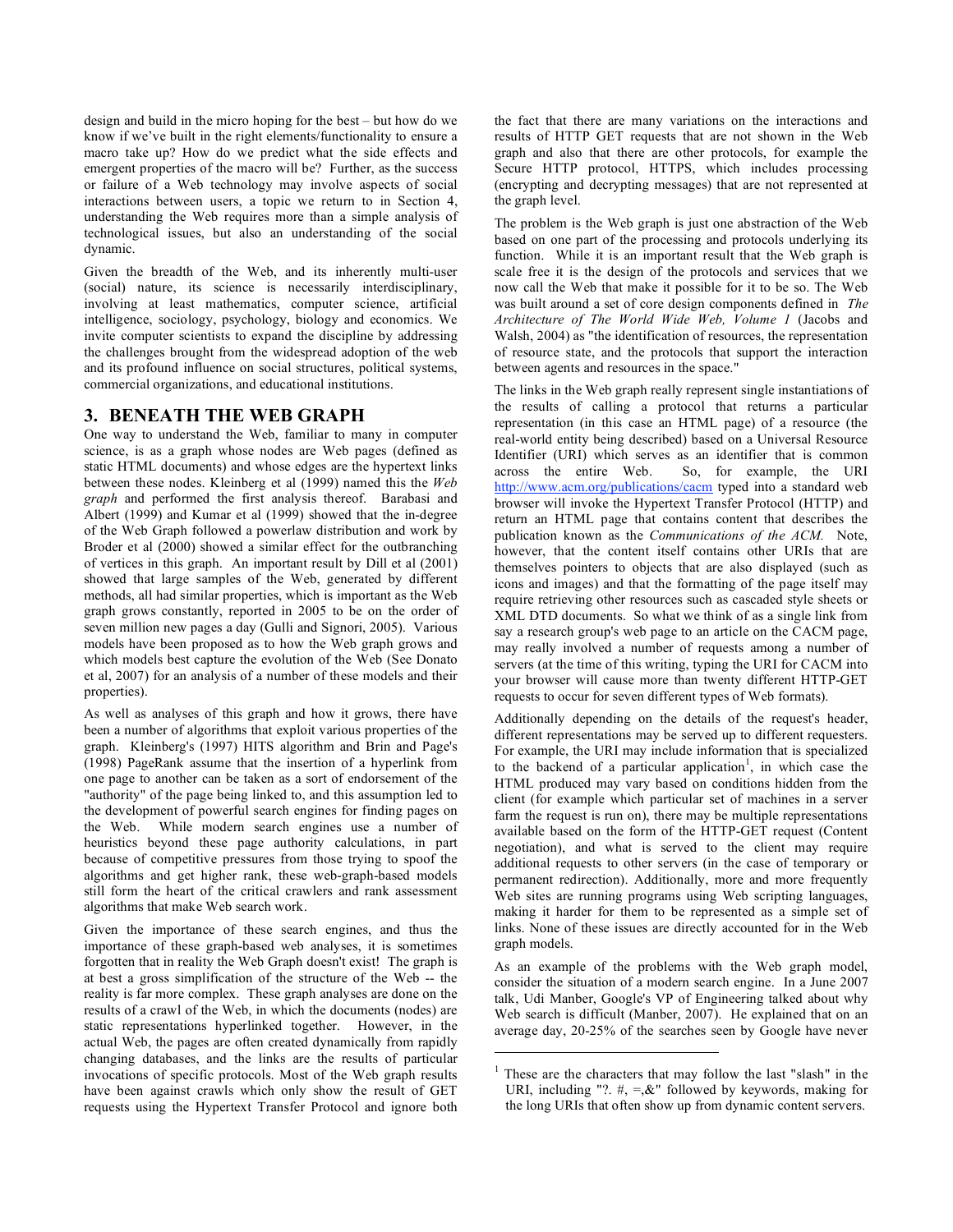been submitted before. Each of these searches, however, generates a unique identifier (using the server specific encoding information) – so in a Web Graph model we would have to represent the requesting document (whether it be a user request or one generated by, for example, a dynamic advertisement content request) linked to the http://www.google.com node. However if, as is widely reported, Google receives over 100M queries per day, and if 20% of those are unique, then more than 20M links that have never been seen before show up in the Web graph every day, or around 200 per second! Do these links follow the same power laws? Do the same growth models explain these behaviors? We simply don't know.

Further, the same request, offered at different times, may result in an actual transfer of information or not depending on the state of cached information both in the requesting client and the requested server even if the underlying resource has changed during the interval. The server may require that the requester has to provide authorization (in which case the link does not show up in the Web graph), may be temporarily down, etc. As well as GET requests, HTTP requests from one site to another may include PUTting or POSTing information that changes the state of the representation for future requesters (and most systems now use the special characters in the URL to do content updating in a RESTful manner, as it has come to be known). There are also a myriad of other special cases that may occur that are not represented in the results of a typical crawl.

Analyzing the Web solely as a graph also ignores many of the issues of the dynamics of the Web (especially at short timescales). Many of the phenomena known to Web users, for example denial of service attacks caused by flooding a server or the need to click the same link multiple times before getting a fast response, cannot be explained by the Web graph model and often can't even be expressed in terms amenable to such graph-based analyses. Representing these totally at the networking level, ignoring the protocols and how they work, also misses key aspects of the Web and a number of behaviors that emerge from the interactions of millions of requests hitting many thousands of servers every second. Huberman and Lakose (1997) explored Web dynamics over a decade ago, but (i) the exponential growth in the amount of Web content, (ii) the change in the number, power and diversity of Web servers and applications, and (iii) the increase in the number of diverse users from everywhere in the World makes a similar analysis impossible today without creating and validating new models of the Web's dynamics. Such models, however, must pay attention to the details of the Web's architecture, and to the complexity of the interaction actually occurring.

The purpose of this discussion is not to go into the details of how the Web protocols work, nor to discuss the relative merits of various three-tiered Web application designs, but rather to stress that these details are critical to the current and continued working of the actual Web. Understanding these protocols and issues is important to an understanding of the Web as a technical construct and to analyzing or modeling the dynamic nature of the Web. After all, our ability to engineer Web systems that have desirable properties at scale requires that we understand these dynamics. Doing this analysis and modeling is thus an important challenge to Computer Scientists if we are to be able to understand the growth and behaviors of the future Web, and to engineer systems with desired properties in a significantly less "hit or miss" way.

#### **4. FROM POWERLAWS TO PEOPLE**

Mathematically-based analyses of the Web also have another potential failing. Whereas the structure or use of various Web sites taken mathematically may have interesting properties, those properties may not be very useful at explaining the behavior of those sites over time. Consider the following example. Wikipedia (http://www.wikipedia.org), the online wiki-based encyclopedia, now has over two million articles in English and over six million in all languages combined. These articles are hyperlinked, and it is natural to ask whether these hyperlinks have similar structure to those on the Web in general, or whether, since this is a managed corpus, they have some other, properties.



There are a number of ways such an analysis could be done. Figure 3 shows the result of one such. In this case, DBPedia (http://dbpedia.org) which is a dump of the link structure of Wikipedia using the labeled links of the Resource Description Framework, RDF, has been analyzed with respect to the usage of these link labels (i.e. we are looking at the structure of Wikipedia as opposed to the linguistic content of the pages). This diagram shows the same kind of Zipf-like distribution found in the original web graph analyses. There is also some evidence (Golder and Huberman, 2005) and a lot of speculation (cf. Shirky, 2003) that similar effects can be seen in the use of tags in web-based tagging systems. Current research is also exploring whether these results depart from models such as preferential attachment (Barabasi and Albert, 1999) used to explain the scale-free features of web graphs.

Unfortunately, whatever explains these sorts of effects, there's another aspect of Wikipedia's use that is not explained by these models, and which does not necessarily follow from these properties. Wikipedia is built on top of the MediaWiki software package (http://www.mediawiki.org/wiki/MediaWiki), which is freely available and has been used in many other Web applications since Wikipedia. While some of these have also been successes, many have failed to generate significant use. Clearly, a purely "technological" explanation cannot account for this – rather, something about the organizational structures of Wikipedia, and the needs of its users, account for its success over that of other systems built from the same code base. The model by which articles are created, edited, and tracked is provided by the underlying technology. The social model that is enabled by humans interacting in the ways allowed by that technology, is harder to explain. Understanding the dynamics of a "social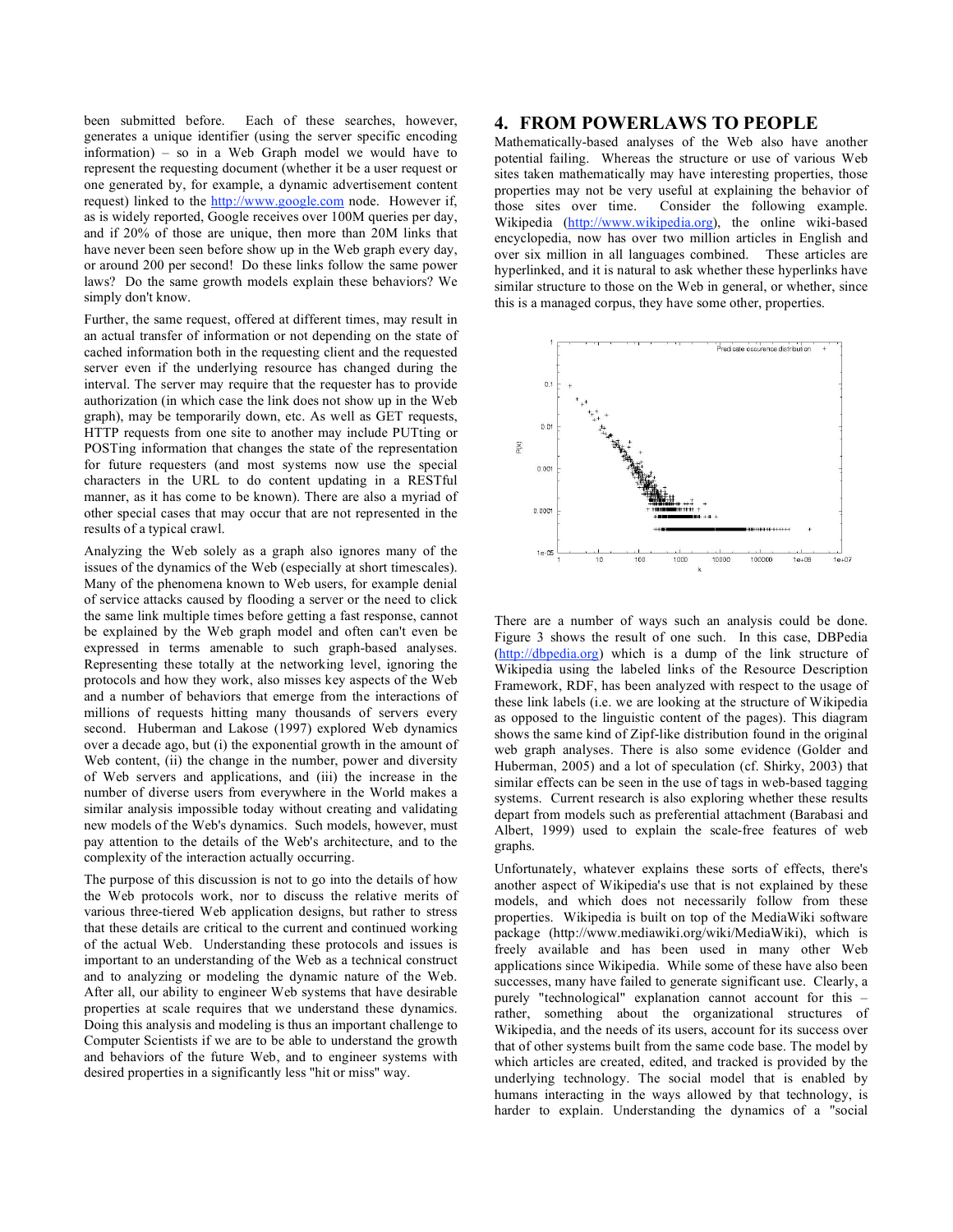machine" such as this is very complex, and dozens of academic papers, from a number of disciplines, have been written about it (http://en.wikipedia.org/wiki/Wikipedia:Wikipedia in academic studies uses Wikipedia itself to keep an up to date reference list).

This idea of "social machines" was introduced in 1999's *Weaving the Web* (Berners-Lee and Fischetti, 1999)*.* It was hypothesized that the architectural design of the Web would allow developers, and thus end-users, to use computer technology to help provide the management function for social systems as they were realized online. The social machine includes the underlying technology (mediaWiki, in the case of Wikipedia) but also the rules, policies and organizational structures that are used to manage the technology. Examples of these abound on the current Web. Consider the coupling of the Web application design of blogging support systems such as LiveJournal, WordPress and others, with the social mechanisms provided by blogrolls, permalinks and trackbacks that have led to the growth of the so-called "blogosphere." Similarly, the protocols used by social networking sites like mySpace, Facebook and hundreds of others have much in common, but the success or failure of these sites have hinged on the rules, policies and user communities they support. Given the success or failure of Web technologies often seems to rely on these social features, the ability to engineer successful applications requires a better understanding of the features and functions of the social aspects of these systems.<sup>2</sup>

It is also our contention that today's interactive applications are just very early social machines, and that they are limited by the fact that they function largely isolated one from another. We hypothesize that (a) there are forms of social machine that will be significantly more effective than those we have today, (b) that different social processes interlink in society and therefore must be interlinked on the Web, and (c) that these are unlikely to be developed in single deliberate effort in a single project or site – rather, the technology must be developed that allows user communities to construct, share and adapt social machines so that successful models can evolve through trial, use and refinement.

There are a number of research challenges that stand in the way of creating a new generation of interacting social machines that can be created and evolved in this way. Some of these include

- What are the fundamental theoretical properties of social machines, and what kinds of algorithms are needed to create them?
- What are the underlying architectural principles to guide the design and efficient engineering of new Web infrastructure components for this social software?
- How can we extend the current Web infrastructure to provide mechanisms that make the social properties of information sharing explicit and that guarantee that the uses of this information conforms to the relevant social policy expectations?
- How do cultural differences effect the development and use of social mechanisms on the Web? As the Web is now truly

l

"World Wide," the properties desired by one culture may be seen as counter-productive by another. Can Web infrastructure help in bridging cultural divides and/or increase cross-cultural understanding?

In addition, a crucial aspect of human interaction with information is the ability to represent and reason over attributes such as trustworthiness, reliability, and tacit expectations about the use of information, as well as privacy, copyright, and other legal rules. While some of this information is available on the Web today, we lack structures for formally representing and computing over these qualities. Traditional cryptographic security research and wellknown access control policy frameworks have failed to meet these challenges in today's online environments and will be insufficient as foundations for the social machines of the future. Recent work on formal models for privacy (Backstrom et al, 2007) has demonstrated that traditional cryptographic approaches to privacy protection can fail in open Web environments. Similar problems with copyright enforcement have also hampered the flow of a wide variety of commercial and scholarly information on the Web (Samuels, 1994). To this end, an examplar Web Science research area we are pursuing involved interdisciplinary research toward augmenting Web architecture with technical and social conventions that increase individual accountability to social and legal rules governing information usage. (Weitzner et al 2008) Continued failure to develop scalable models for handling policy will seriously impede the ability of the Web to become the best media for the exchange of cultural, scientific and political information. Furthermore, we can see from the explosion of new collaborative styles of creating and publishing information on the Web that many of the social institutions we historically rely on to judge trustworthiness, veracity, etc., are missing from our online information life. In short, understanding the Web and being able to engineer its future requires not only an understanding of the Web as a computational structure, but also how it interacts with, and supports the interaction of, people.

Currently, there is significant research exploring many different aspects of the influence of the Web on society. One important aspect of this work is on the creation of online societies using Web infrastructure to support dynamic human interactions (cf. http://trout.cpsr.org). This work explores how the Web can encourage more human engagement in the political sphere. Bringing this work in contact with the emerging study of the Web, and creating a coevolution of technology and social needs is an important focus of designing the Web of the future (cf. Shneiderman, 2006).

# **5. THE WEB OF DATA**

One of the emerging areas of study on the current Web is the heavy use made of tagging provided by many of what have come to be known as "Web 2.0" technologies. On these sites, articles, blogs, photos, videos and all manner of other Web resources can be annotated with user generated keywords, called tags, that can later be used for search or browsing of these resources. Much has been made of how "folksonomies," taxonomies that emerge through the use of tags, can be used as "metadata" that helps to explain the content of the objects being described (cf. Gruber, 2007).

One aspect of tagging that has been generating recent interest is the need for "social context" in the tagging spaces (cf. Marcus and Perez, 2007). Many tags provide terms that are extremely

<sup>&</sup>lt;sup>2</sup> It is important to note here that when we say "success" or "failure" we are referring not to the business factors that determine for example, whether Facebook or MySpace will attract more users, but rather to the success or failure of these sites to provide the particular types of social interactions for which they are designed.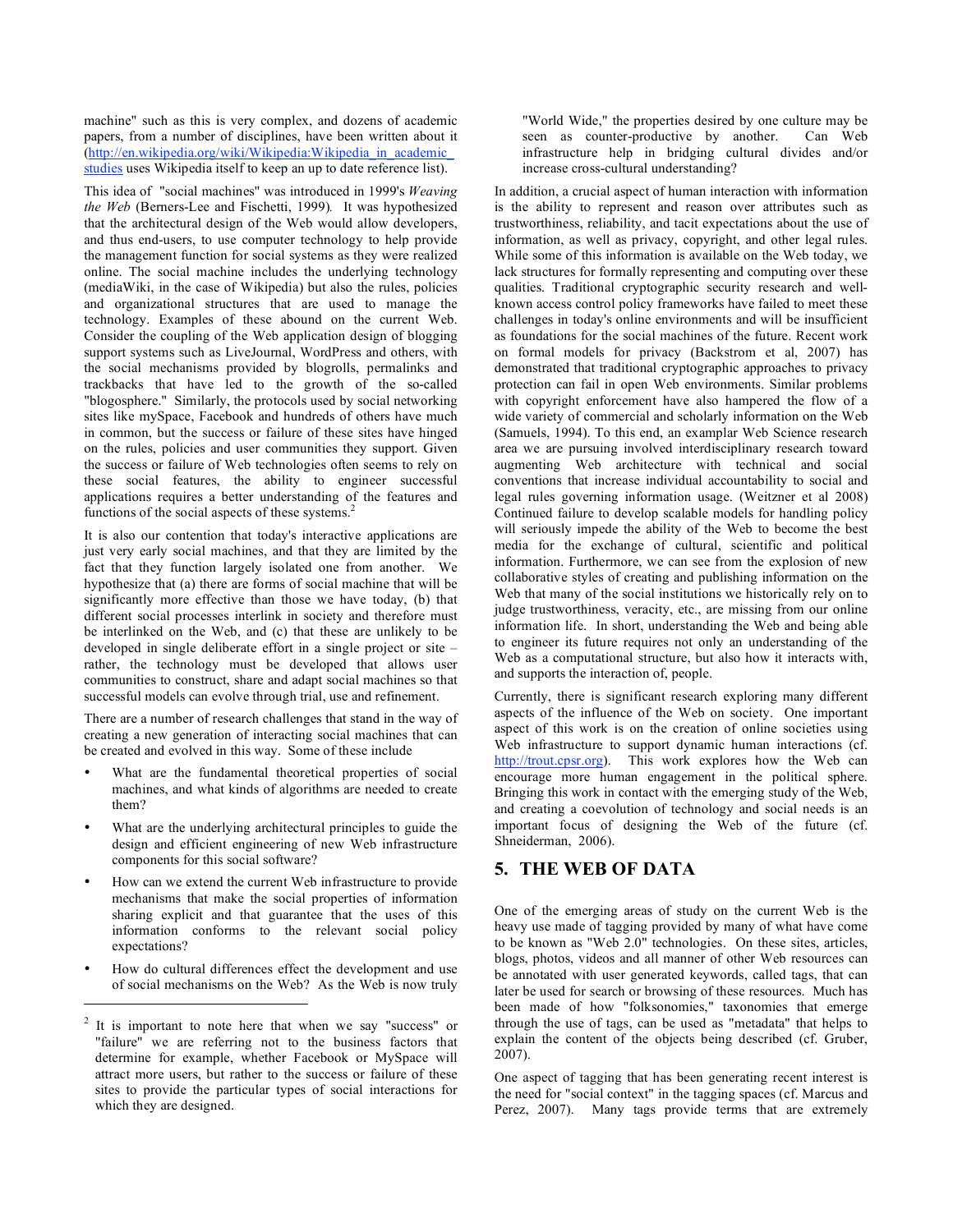ambiguous in a general context. For example, first names are very popular tags on Flickr even though they are not very good general search terms. On the other hand, in a specific social context, such as a particular person's photos, the same tag can be very useful since it can designate a particular individual. Thus, the use of the tag as metadata is often dependent on just such a context, and the "network effect" in these cites is thus socially organized (Hendler and Golbeck, 2008).

A more ambitious use of metadata can be found in the recent applications of Semantic Web technologies (Berners-Lee et al, 2001). This technology represents an important paradigm shift that will be a significant element of the next generations of Web technologies. This is because the Semantic Web represents a new level of abstraction from the underlying network infrastructure, as has the Internet and the Web before it: The Internet allowed programmers to create programs that could communicate without having to concern themselves with the network of cables that the communication had to flow over; the Web allows programmers and users to work with a set of interconnected documents without concerning themselves with details of the computers that store and exchange those documents.

The Semantic Web will raise this to the next level, allowing programmers and users to make reference to real-world objects - whether people, chemicals, agreements, stars or whatever else - without concerning themselves with the underlying documents in which these things, abstract and concrete, are described. While the basic Semantic Web technologies have been defined and are starting to be more widely deployed, and with further components of the architecture being the focus of current standardization efforts, there has still been very little work in understanding the impact of this new capability on the user interface and how it enables the connections of the Web of people who will use it (Shadbolt et al, 2006).

Currently there are two nexus of activity in the Semantic Web world. One of them, based largely on innovation happening around data integration applications, focuses on the development of Web applications that use very little semantics but provide a powerful mechanism for linking data entities together using the URIs that are the basis of the Web. Powered by the Resource Description Framework (RDF) these applications are largely focused on querying graph-oriented triple-store databases using the emerging SPARQL language. This provides a new means for creating Web applications and portals using REST-based models, but integrating data from multiple sources without preexisting schema. The second focus, based largely around the Web Ontology Language OWL, looks at providing models that can be used to represent expressive semantic descriptions of application domains and can provide inferencing power for both Web and non-Web applications needing a knowledge base. The first focus tends to be on data, the second on domain. The latter focuses on the *semantics,* the former on the *Web.*

With a growing industrial interest in the Semantic Web, a lot of work has been looking at extending each of these. Current research is exploring how the databases of the Semantic Web relate to traditional database approaches, and to scaling Semantic Web stores to very large scales (Abadi et al, 2007). In the modeling space, tools for providing faster inference in large knowledge bases (without sacrificing performance) is a goal, with recent work exploiting tradeoffs between expressivity and reasoning to provide capabilities designed to be deployable at a Web scale (Fokoue et al, 2006). A market is beginning to exist

for both "bottom up" tools, driven by the data, and "top down" technologies, driven from the ontologies. Bottom up, creating backends for the Semantic Web is transitioning from an arcane art to an emerging Web application programming approach as new open source technologies are starting to integrate well with traditional Web servers. Top down, new tools are becoming available for supporting ontology development and deployment and literally tens of thousands of OWL ontologies are available for jumpstarting new domain modeling efforts. In addition, approaches using rule-based reasoning modified for the Web are also gaining attention (Berners-Lee et al, 2008). Engineering the future Web includes the design and use of emerging technologies such as these, and exploring the similarities and differences from the traditional approaches to databases, in the one case, and artificial intelligence, in the other.

We note that the Semantic Web is a good example of the issues we have been discussing in this paper about understanding Web systems. It is currently one of the key emerging technologies on the Web, but as evidenced in the above, there are different opinions of what it is best for and, more importantly, what the macro effect might be. Our lack of a better understanding of how Web systems develop and grow make it hard for us to know what this technology will impact at scale. What social consequences might there be of the greater public exposure and sharing of information that is currently locked in databases? A better understanding of how Web systems move from the micro to the macro would provide a better understanding of how this, and other new computing technologies on the Web, could be developed and fielded, and what the potential societal impacts might be.

### **6. CONCLUSION**

The Web is different from most hitherto-studied systems in that it is changing at a rate which is of the same order as, or maybe greater than, our ability to observe it. It is an unavoidable fact that the future of the world is now inextricably linked to the future of the World Wide Web. We have a duty to ensure that the future developments in the Web will make the world a better place; corporations have a responsibility to ensure that the products and services they develop on the Web don't have side effects that will do harm to society; governments and regulators have a responsibility to understand and anticipate the consequences of the laws and regulations they make.

We cannot achieve these aims until we better understand the complex, cross-disciplinary dynamics that drive development on the Web. This is the main aim of Web Science. Just as climate change scientists have had to develop ways of gathering and analyzing evidence to prove or disprove theories about the impact of human behavior on our climate, web scientists need to develop new methodologies for gathering evidence and finding ways to anticipate how human behavior will impact on the development of a system which is constantly evolving at such an amazing rate. We have to consider what would happen to society if access to the Web was denied to some or all, and to raise awareness amongst major corporations and governments that the consequences of what appear to be relatively small decisions can have a profound impact on society in the future by affecting the future development of the Web.

Computing, in all its forms, plays a crucial role in the Web Science vision, and much of what we know about the Web today is based on our understanding of it in a computational way.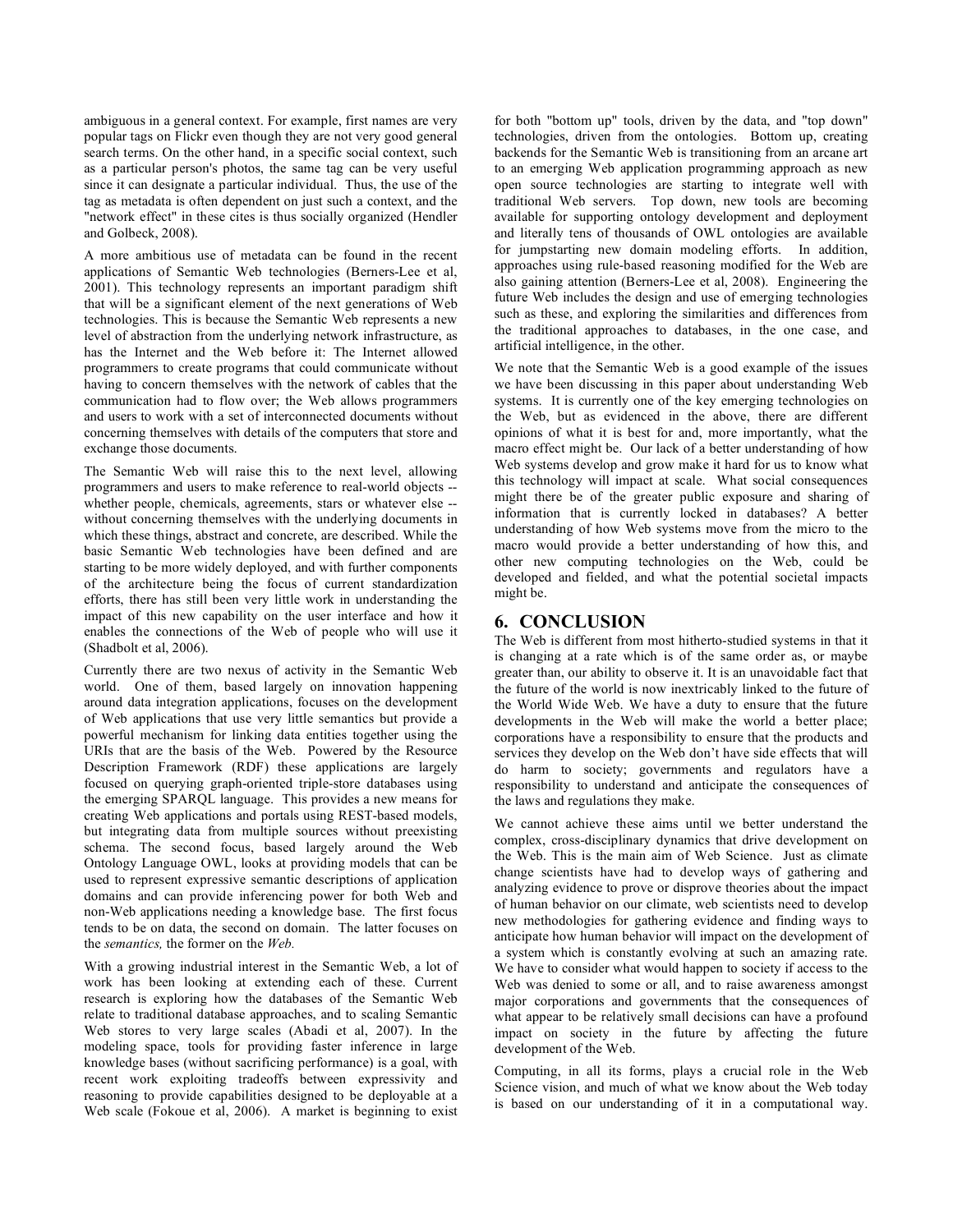However, as we have argued in this article, to be able to engineer the Web applications of the future, there is significant research to be done. We have to understand the Web as a dynamic and changing entity, and to explore the emergent behaviors that arise from the "macro" interactions of people enabled by the Web's technology base and we need to understand the "social machines" that can be the critical difference between the success or failure of Web applications, and learn to build them in a way that allows interlinking and sharing.

## **7. ACKNOWLEDGMENTS**

Figure 2 is taken from talks given by Tim Berners-Lee in 2007 available online from http://www.w3.org/2007/Talks/1018 websci-mit-tbl/Overview.html). Some of the ideas in this paper expand on themes that were discussed in Ben Shneiderman's recent viewpoint article (Shneiderman, 2007) building in part on an earlier article the five authors of this article had published (Berners-Lee et al, 2006). We also thank the other members of the WSRI Scientific Council (see the WSRI Scientific Council (see http://webscience.org/about/people/) for inputs relating to the goals of Web Science and the interaction of the Web and Computer and Information Sciences. We are indebted to Konstantin Mertsalov for the DBpedia analysis discussed in Section 4.

## **8. REFERENCES**

D. Abadi, A. Marcus, S. Madden, and K. Hollenbach, Scalable Semantic Web Data Management Using Vertical Partitioning, *Proc VLDB*, 2007

L. Backstrom,, C. Dwork, and J. Kleinberg, Wherefore art thou r3579x?: anonymized social networks, hidden patterns, and structural steganography, *Proceedings of the 16th international World Wide Web Conference*, Banff, Alberta, Canada, 2007

A. Barabasi and A. Albert, Emergence of scaling in random networks, *Science*, 286, 1999.

T. Berners-Lee, W. Hall, J. Hendler, N. Shadbolt, and D. Wietzner, Creating a Science of the Web, *Science*, *311,* 2006.

T. Berners-Lee, W. Hall, J. Hendler, K. O'hara, N. Shadbolt and D. Weitzner, *A Framework for Web Science,* Foundations and Trends® in Web Science, 1(1), 2006.

T. Berners-Lee, J. Hendler, and O. Lassila, The Semantic Web, *Scientific American,* May, 2001.

T. Berners-Lee, T. and M. Fischetti, Weaving the Web: The original design and ultimate destiny of the World Wide Web, Harper Collins:NY, 1999.

T. Berners-Lee, D. Connolly, L. Kagal, Y. Scharf, and J. Hendler, N3Logic: A Logical Framework For the World Wide Web, *Theory and Practice of Logic Programming*, 2008

S. Brin, and L. Page, The Anatomy of a Large-Scale Hypertextual Web Search Engine. *Proc. WWW,* 1997.

Broder, R. Kumar, F. Maghoul, P. Raghavan, S. Rajagopalan, S. Stata, A. Tomkins and J. Wiener, Graph Structure in the Web, *Proc. WWW*, 2000

J. Dean and S. Ghemawat, MapReduce: Simplified Data Processing on Large Clusters, OSDI'04: Sixth Symposium on Operating System Design and Implementation, San Francisco, CA, December, 2004.

S. Dill, R. Kumar, K. McCurley, S. Rajagopalan, D. Sivakumar, ad A. Tomkins, Self-similarity in the Web, Proc VLDB, 2001.

P. Domingos, J. Golbeck, P. Mika, A. Nowak. "Social Networks and Intelligent Systems," IEEE Intelligent Systems, Trends & Controversies, Jan/Feb 2005.

D. Donato, L. Laura, S. Leonardi, and S. Millozzi, The Web as a Graph: How far we are, ACM Transactions on Internet Technology, 7(1), 2007.

A. Fokoue, A.Kershenbaum, L. Ma, E. Schonberg, and K. Srinivas. The Summary Abox: Cutting Ontologies Down to Size, Proc ISWC 2006.

S. Golder and B. Huberman, The Structure of Collaborative Tagging Systems, arXiv:cs/0508082, 2005 (http://arxiv.org/abs/cs/0508082)

A. Gulli and A. Signorini, The Indexable Web is More than 11.5 Billion Pages, Proc WWW, 2005.

J. Hendler, Web 3.0: Semantic Web Chicken Farms, IEEE Computer, Jan, 2008.

Metcalfe's law, web 2.0, and the semantic web , James Hendler and Jennifer Golbeck, *Journal of Web Semantics*, 6(1), 2008

B. Huberman, and R. Lukose. Social dilemmas and Internet congestion. *Science* 277, 1997.

I. Jacobs and N. Walsh, Architecture of the World Wide Web, Volume One, W3C Recommendation. 15 Dec 2004 (http://www.w3.org/TR/webarch/)

J. Kleinberg, Authoritative sources in a hyperlinked environment, Journal of the ACM (JACM). Volume 46, Issue 5 (September 1997)

J. Kleinberg, R. Kumar, P. Raghavan, S. Rajagopalan, and A. Tomkins, The Web as a Graph: Measurements, Models, and Methods, Proc. Computing and Combinatorics: 5th Annual International Conference, COCOON'99, Tokyo, Japan, July 1999

R. Kumar, P. Raghavan, S. Rajagopalan, and A. Tomkins, Trawling the Web for emerging cyber communities, *Proc. WWW*, 1999.

U. Manber, Why Search is a Hard Problem, presentation at Supernova 2007

Marcus, Aaron and Angel Perez. "m-YouTube Mobile UI: Video Selection Based on Social Influence" *Proceedings of the 12th International Conference, HCI International*, 2007.

P. Samuelson, Copyright's Fair Use Doctrine And Digital, *Communications Of The ACM*, 1994

N. Shadbolt, W. Hall, and T. Berners-Lee, The Semantic Web Revisited, *IEEE Intelligent Systems,* May/June, 2006.

C. Shirky, Power Laws, Weblogs, and Inequality, Clay Shirky's Writings about the Internet, (Weblog), 2003 (http://www.shirky.com/writings/powerlaw\_weblog.html)

B. Shneiderman, Web Science: A Provocative Invitation to Computer Science, *CACM*, 6/2007

D. Weitzner, J. Hendler, T. Berners-Lee, and D. Connolly. Creating a policy-aware web: Discretionary, rule-based access for the world wide web. In Elena Ferrari and Bhavani Thuraisingham, editors, *Web and Information Security.* IRM Press, 2006.